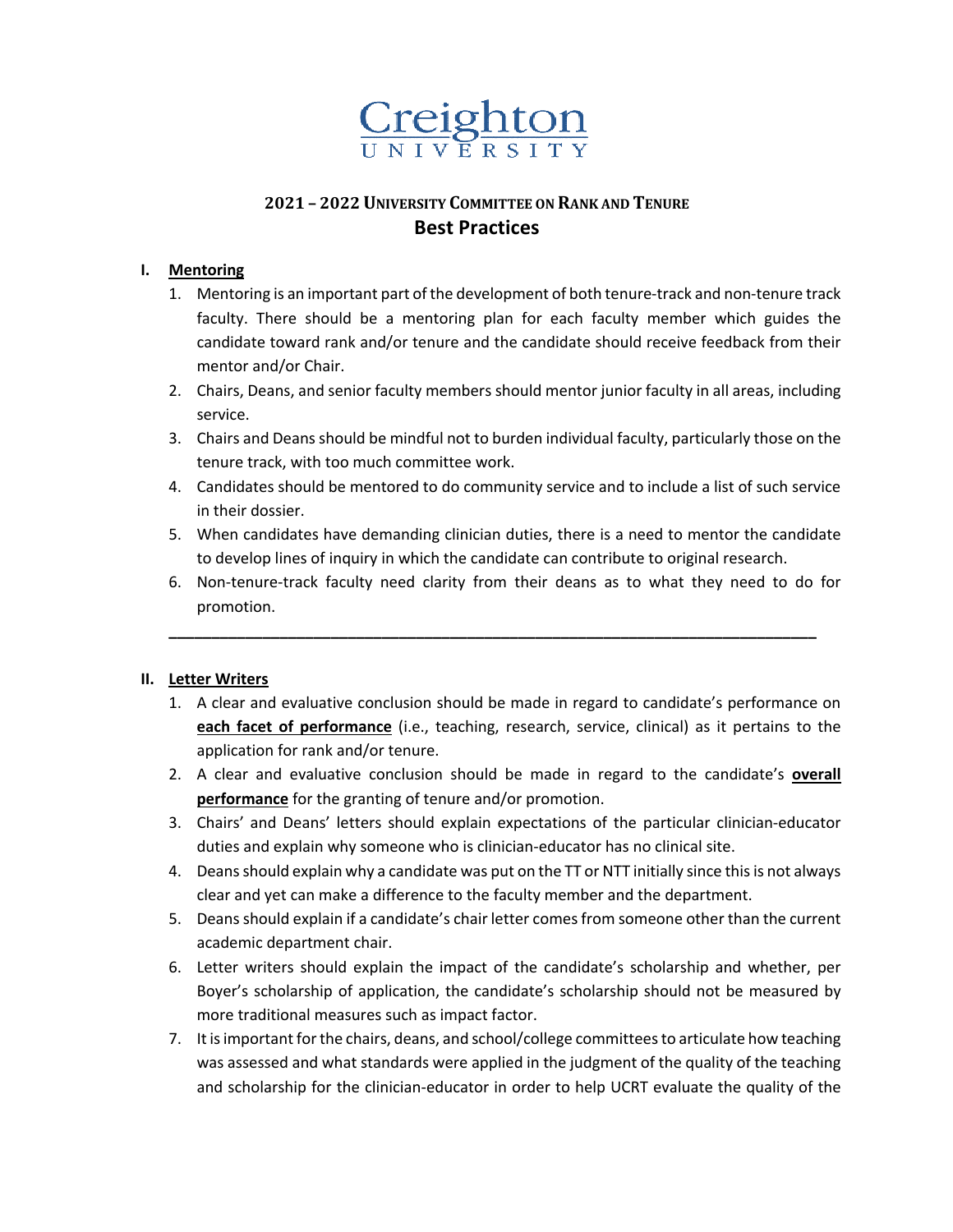candidate's contributions. The Department of Medicine has a metric for quality and chairs could use something similar.

- 8. Departmental letter writers should clearly discuss and identify any agreements made in regard to receiving credit for contributions at past institutions. This includes, but is not limited to, agreements regarding tenure timeline and other unique circumstances.
- 9. Reviewers should have the department or school/college guidelines and should address them in their letter.
- 10. Requests from the dean's office should direct letter writers to speak to the relevant rank and/or tenure requirements.
- 11. Any shifts in the candidate's duties should be made clear, especially for candidates in administrative roles, and especially if it is a change from what was written in the original contract.
- 12. Dean's choice letters should be marked on the document or clearly identified within the candidate's file.
- 13. In cases when deans cannot get external letter writers, deans should include an explanation.

**\_\_\_\_\_\_\_\_\_\_\_\_\_\_\_\_\_\_\_\_\_\_\_\_\_\_\_\_\_\_\_\_\_\_\_\_\_\_\_\_\_\_\_\_\_\_\_\_\_\_\_\_\_\_\_\_\_\_\_\_\_\_\_\_\_\_\_\_\_\_\_\_\_\_\_\_**

### **III. Committees**

- 1. College and school committee members should sign the committee letters.
- 2. Letters should articulate the rationale for the vote.
- 3. Committee letters should include actual committee votes with numbers (not just "unanimous").
- 4. Committee members should recuse themselves if they are letter writers for or co-authors with the candidate.
- 5. All committee members must be accounted for in the final committee vote. The only four acceptable responses are yes, no, recuse, or absent.
- 6. Each school should have a checklist of materials to be included in the dossier.
- 7. A list of committee members from each college or school should be included in each college rank and tenure committee letter written.
- 8. Exemplars for CV and Faculty Profiles should be available for candidates.

## **IV. UCR&T**

- 1. The Committee may consider developing guidelines for Chairs, Deans and Schools.
- 2. If the clock was stopped (e.g., due to Covid-19), this should be included in UCRT archives, but not necessarily explained (because the reasons may be confidential).
- 3. UCRT should make candidates aware of the different deadlines relative to the college/school since often colleges/schools have earlier deadlines than the University.

## **V. Dossiers**

- 1. Candidate CV should be formatted to be consistent with the Faculty Handbook.
- 2. CVs should not include manuscripts not yet accepted in the publications section, although it is proper to list "works in progress" as they are labeled as such.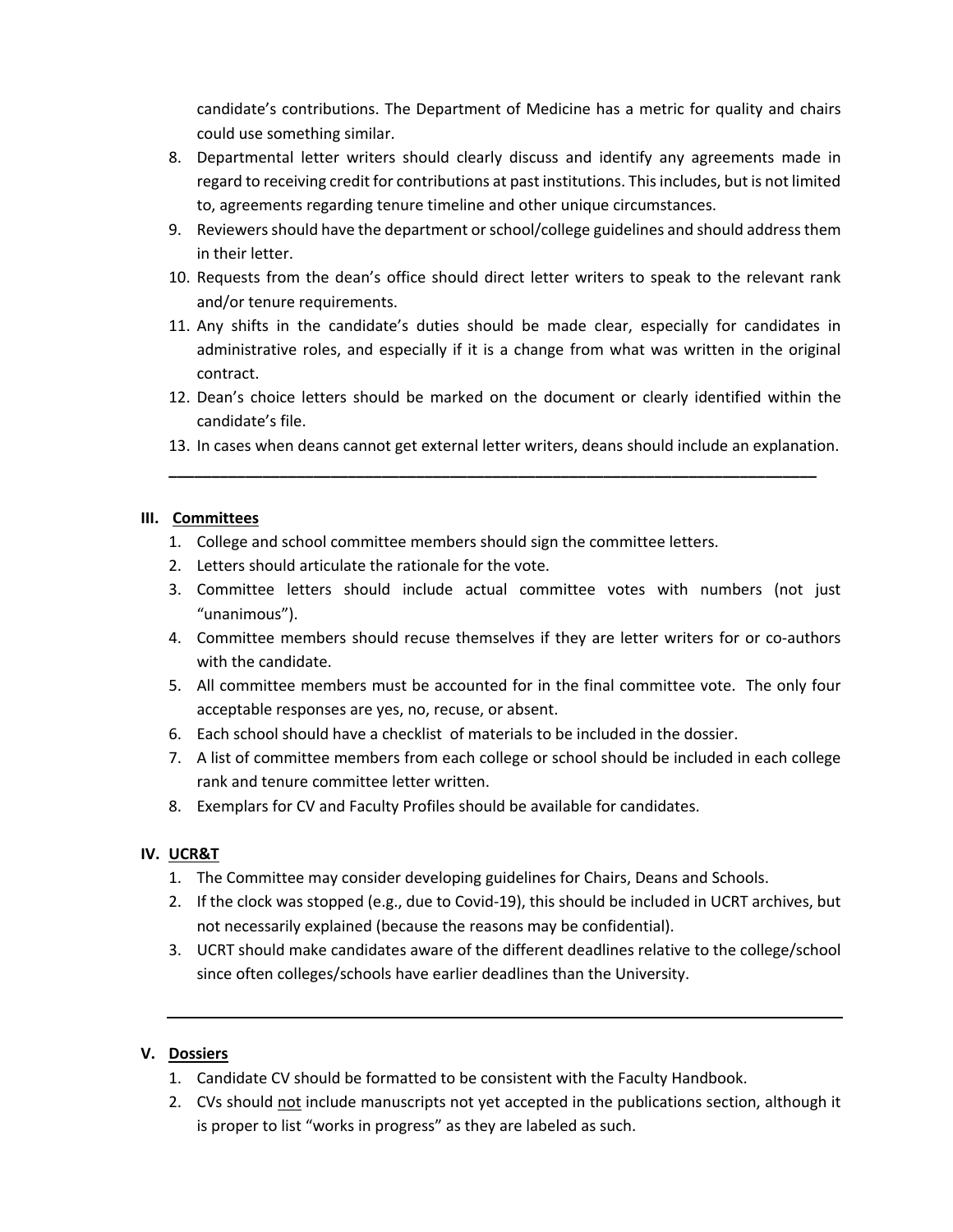- 3. When describing contributions, candidates should match their contributions to the standards to show how they fulfill the standards.
- 4. Candidates should make their case in the Faculty Profile and address any weaknesses.
- 5. The suggested length for the Faculty Profile is no more than 6 pages, although sometimes longer is needed.
- 6. Faculty Profiles should not repeat the information provided in the CV.
- 7. Faculty contributions to multi-authored publications should be made explicit.
- 8. Any charts representing something like a candidate's teaching should indicate who compiled the chart and the date it was compiled.
- 9. Faculty profiles should be written in first person so the authorship is clear.
- 10. In the Faculty Profile, candidates should clearly discuss and identify any agreements made in regard to receiving credit for contributions at past institutions. This includes, but is not limited to, agreements regarding tenure timeline and other unique circumstances.
- 11. The candidate should include both external and internal letters.
- 12. The candidate should seek letters from those with the rank for which the candidate applies.
- 13. Candidates should abide by the Faculty Handbook and have the minimum 6 letters.
- 14. A complete list should be included in each dossier of the contacts from whom a letter request was sent in each of the possible categories (i.e., dean's letter requests, peer letter requests, student letter requests).
- 15. While 2 external letters are the minimum for a dossier, additional external letter writers are helpful, especially in applications to Professor when impact of scholarship should be addressed.
- 16. The Faculty Handbook does not indicate a minimum of internal letters, but candidates should include some internal letters especially for tenure applications.
- 17. The letters from the various category of letter writers (e.g., deans, peer reviewer) should be clearly marked in the dossier and identified in the appropriately labeled folder.

**\_\_\_\_\_\_\_\_\_\_\_\_\_\_\_\_\_\_\_\_\_\_\_\_\_\_\_\_\_\_\_\_\_\_\_\_\_\_\_\_\_\_\_\_\_\_\_\_\_\_\_\_\_\_\_\_\_\_\_\_\_\_\_\_\_\_\_\_\_\_\_\_\_\_\_\_**

18. Consistency in forms and process across the various colleges is recommended.

## **VI. Standards**

- 1. There is a need for clarity regarding what is considered a normal or standard amount of teaching for clinician-educator (e.g., bedside, medical students, fellows, residents) and how teaching is assessed and determined to be effective, or not.
- 2. There should be clarity as to what counts as service, and whether service to Creighton is required in addition to service at a clinical site such as a hospital.
- 3. Standards should allow for moving beyond student evaluations as the sole form of evidence of teaching effectiveness.

**\_\_\_\_\_\_\_\_\_\_\_\_\_\_\_\_\_\_\_\_\_\_\_\_\_\_\_\_\_\_\_\_\_\_\_\_\_\_\_\_\_\_\_\_\_\_\_\_\_\_\_\_\_\_\_\_\_\_\_\_\_\_\_\_\_\_\_\_\_\_\_\_\_\_\_\_**

**Members:** Amy A. Abbott, Mary Ann Danielson, M. Lance Frazier, Frederick Hanna, Nancy D. Hanson, Anthony E. Kincaid, Paul E. McGreal, Lee E. Morrow, Jennifer Moss Breen Kuzelka, Barbara J. O'Kane, Mardell A. Wilson (*ex officio*)